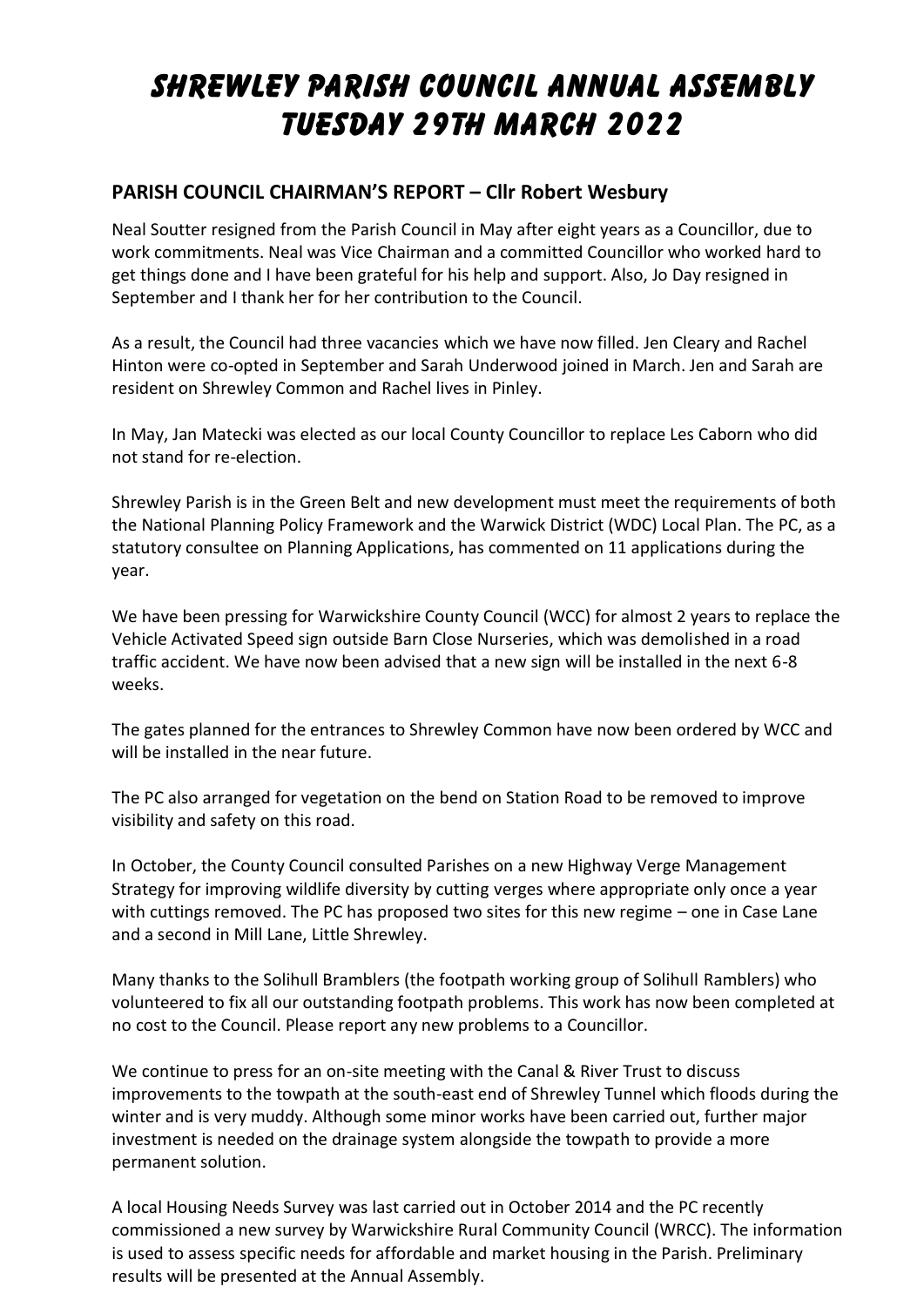Our thanks again to Roly Robinson and Keith Duffell for maintaining the village greens in Shrewley Common and Little Shrewley over the past year. Thanks also to Neal Soutter who made and installed the new replacement noticeboard in Little Shrewley.

Finally, my thanks to our Clerk, all Councillors and members of our local organisations for their efforts and support over the year and their contribution to our community.

## **WARWICKSHIRE COUNTY COUNCILLOR - Jan Matecki**

In May 2021, elections were held to select the councillors for Warwickshire County Council. I was honoured to be elected as the representative for the Budbrooke and Bishop's Tachbrook Division, in which Shrewley is located, replacing Les Caborn. The Conservatives formed the new administration with an increased majority.

Covid still continued to dominate many activities throughout the year, with vaccinating the population being a priority. As a county, 86% of those eligible for vaccination received at least one dose, which includes 70% of under 18s. In Warwick district the numbers are 86% of eligible residents receiving at least one dose, with 74% of under 18s doing so. This compares to the national figure of 80% and 60% for under 18s.

The new Integrated Care Scheme (ICS) for Warwickshire is taking shape and a formal submission to Health England will be submitted in the coming weeks. As part of the new ICS, the county has been divided into "places". The South Warwickshire Place (SWP) covers Warwick and Stratford District areas. The SWP will be able to focus on the health needs of South Warwickshire residents as priorities. These priorities have been identified as Respiratory Health and Inequalities, Children and Young People, and Mental Health, Suicide and Bereavement. The SWP Board will now be working to put in place plans to tackle these local issues.

The Fire Service had Ben Brook appointed as new Chief Fire Officer appointed in July 21. This was as a result of Kieran Amos retiring after 30 years of service in the fire sector, and as the Chief Fire Officer in Warwickshire since 2019. Sadly, only 4 months later, in November Kieran passed away after an unexpected short illness.

A national campaign for 20 is plenty was brought to the council as a motion to have all residential areas of Warwickshire reduced speed limits of 20mph. A task and finish group (TFG) was set up to look into the feasibility of such a proposal. The TFG determined, and recommended to the Cabinet, that a widespread 20mph in all residential areas would be impractical for many reasons, including defining what was a residential area or not, and would probably have a negative effect on areas that needed 20mph limits such as around schools. The TFG recommended that the decision on 20mph limits should be a decision taken more locally, where the requirements and support for such limits were better known.

In Shrewley, the new Vehicle Activation Sign is finally being replaced after several years, and work has already started to have the sign installed. County Highways will also lay down a new road surface along this stretch of road later in the year, which will further help reduce accidents. The new gates for the village have been designed, and plans have been passed onto the Parish Council for review. These should also be installed in the coming months.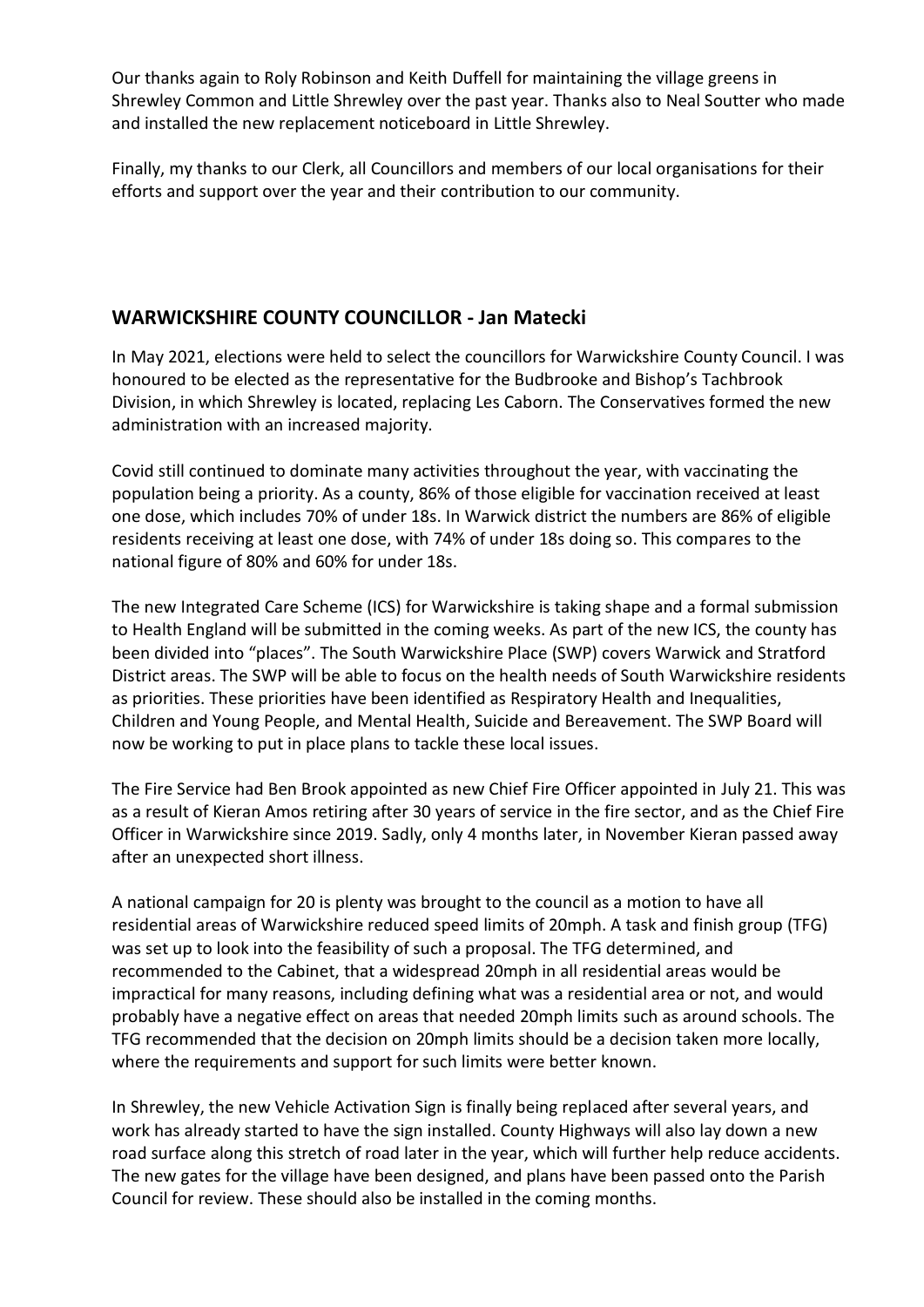#### **WARWICK DISTRICT COUNCILLORS John Cooke, Richard Hales and George Illingworth**

Events in the last year have obviously been greatly influenced by Covid but we have taken big steps to working with Stratford District and your District Councillors have worked with your Parish Council on a number of matters.

Covid has affected the District Council in various ways. For most of the year the majority of office-based officers had to work from home with all the complications of remote working. Outside work by officers and contractors continued and operations such as rubbish and recycling continued as normal. Initially all councillors worked remotely as well and all meetings from Council down were held over Teams links. Interestingly the live coverage on You-Tube was much larger than that usually obtained in a real meeting. In the Autumn the Government required decision making meetings to resume for real. This caused some problems as the Town Hall in Leamington Spa was incapable of holding the entire Council in Covid-safe conditions and alternative sites have had to be used. Smaller meetings such as Planning have been able to continue more normally.

Of course, similar rules applied for your Parish Council and the District Councillors could very easily apply to join in your distant meetings.

The other major aspect of Covid was support to the community. Much of this involved the rapid distribution of various grants from the Government to businesses and organisations affected by the lockdowns. In total Warwick District Council issued about £45 Million of which a proportion came to Shrewley. This came to this Village Hall and various pubs as well as other businesses. The officers at the Council were congratulated on their efficiency in dealing with these distributions. Councillor Richard Hales was the finance portfolio holder dealing with this.

During the year we have worked very closely with Stratford District in order to save your money. Not only has there been co-operation between departments but in a number of cases senior officers have shared responsibility between the two Councils reducing the numbers involved. Quite apart from the advantages from such co-operation councillors have been investigating the actual merger into one single District Council for South Warwickshire. In December separate meetings of the two Councils agreed to such a merger and the matter is now with the Secretary of State for decision.

Part of the common work, which will continue whether the merger proceeds or not, is a Local Plan for South Warwickshire. The search for land has already started and details of land submitted has already been circulated for consideration. Councilor John Cooke is leading this protect as part of his portfolio.

Councillor George Illingworth has led on certain planning matters in the Parish.

Your District Councillors have played a full part in supporting Shrewley by attending your Parish Meetings and following up with relevant actions wherever possible.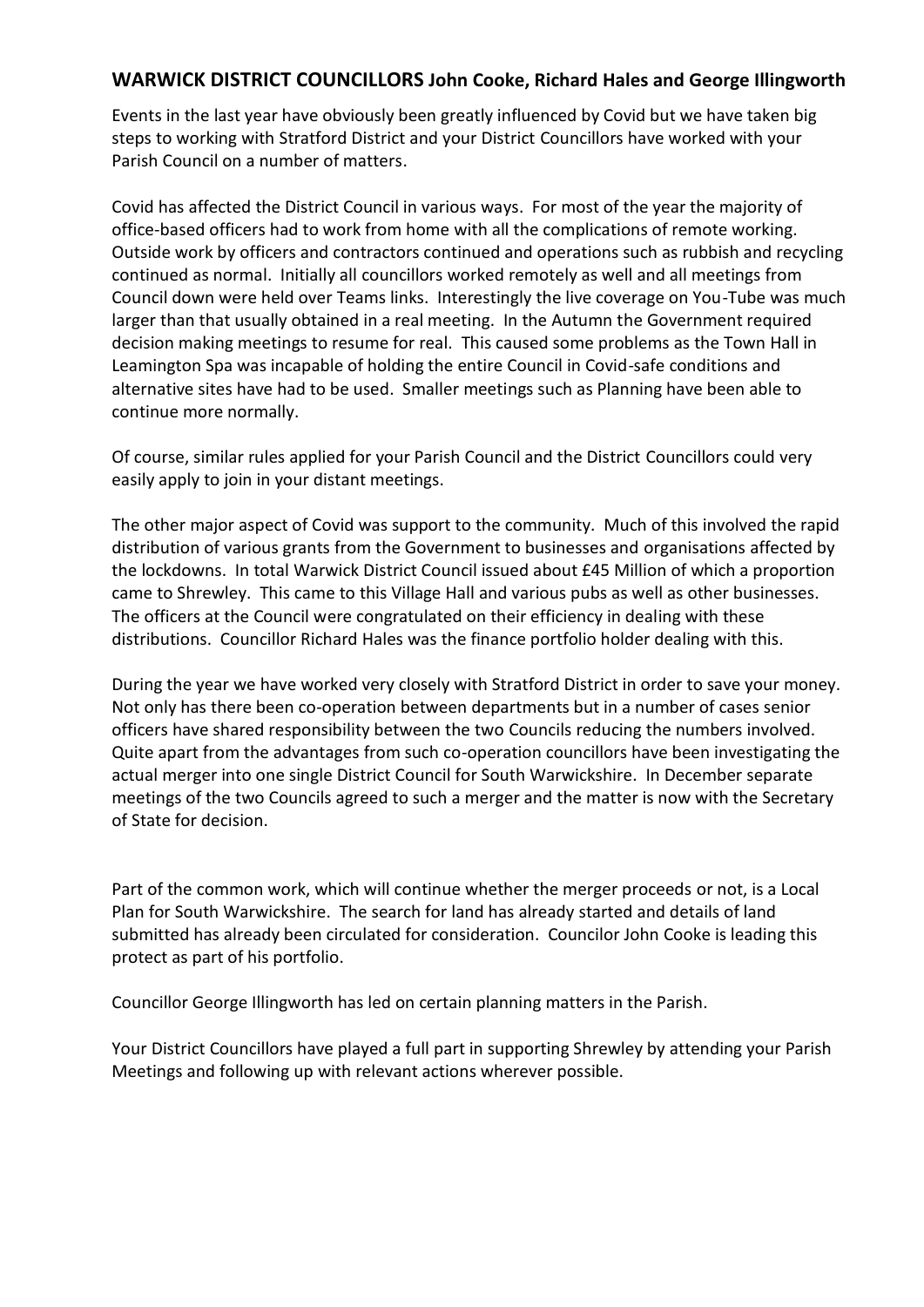#### **SHREWLEY PARISH COUNCIL FINANCIAL REPORT – Clerk, Eleanor Choudry**

The 2021/22 budget set by Shrewley Parish Council was £7,903 and has reduced for 2022/23 to £5,904. Councillors agreed that the PC will no longer ringfence £1k towards Village Hall projects. The Village Hall Committee would be eligible to apply for a grant if required. It was also agreed that £2k be transferred to the Reserve Account for future discretionary grants bringing the balance to £5,500 of which £3,500 is ringfenced for election costs. The precept equates to the equivalent of £23.12 for a Band G household. 2021/22 ends with a healthy balance of over £5,600, which includes £124 for Friends of Hatton Station. All parish financial information is available on the Parish Council page at [www.shrewley.org](http://www.shrewley.org/)

## **HATTON COMBINED CHARITIES – Zara Hadfield**

The Hatton Joint Charities include: The Charity of Catherine Throckmorton founded before 1652, The Charity of Jane Baker founded in 1849, The Charity of Jane Norcliffe founded in 1897, The William Edwards Coat and Gown Charity founded in 1818, together with a bequest made by Mr. Butler Miles. The first four charities were "combined" in 1909, and the Butler-Miles bequest added later.

50% of the income from the Throckmorton Charity is required to be used for the upkeep of the fabric of Hatton Church – the incumbent rector becomes a trustee upon appointment. The remainder of the Charity's income is used to provide some immediate short-term assistance to residents and students in need. In 2021 an amount of £1500 was distributed in the Parish of Shrewley.

Sheila Light and Gill Ward have recently retired as trustees from the charity after many years of committed service. They have been replaced by Zara Hadfield and Sally Lowe. Your correspondent for the charity within the Parish of Shrewley is now Zara.

Trustees meet three times a year to discuss current charity funds and establish who in the local Parishes would benefit from the Charity. This year we have been pleased to support residents with money towards heating and electricity bills and supply household appliances. During lockdown, trustees met via zoom. This month, for the first time in a while we were able to hold our meeting in person.

Only those who are resident in the Parishes of Beausale, Hatton, Haseley and Shrewley are eligible to benefit from the charity. It is not always easy for the trustees to be aware of people who would benefit from the charity; we are always pleased to hear from anyone who might be in need.

There is an advertisement in the Ferncumbe News giving details on how to contact the Charity. If you are aware of someone who would benefit, or you yourself need help, and meet the above criteria then please do get in touch.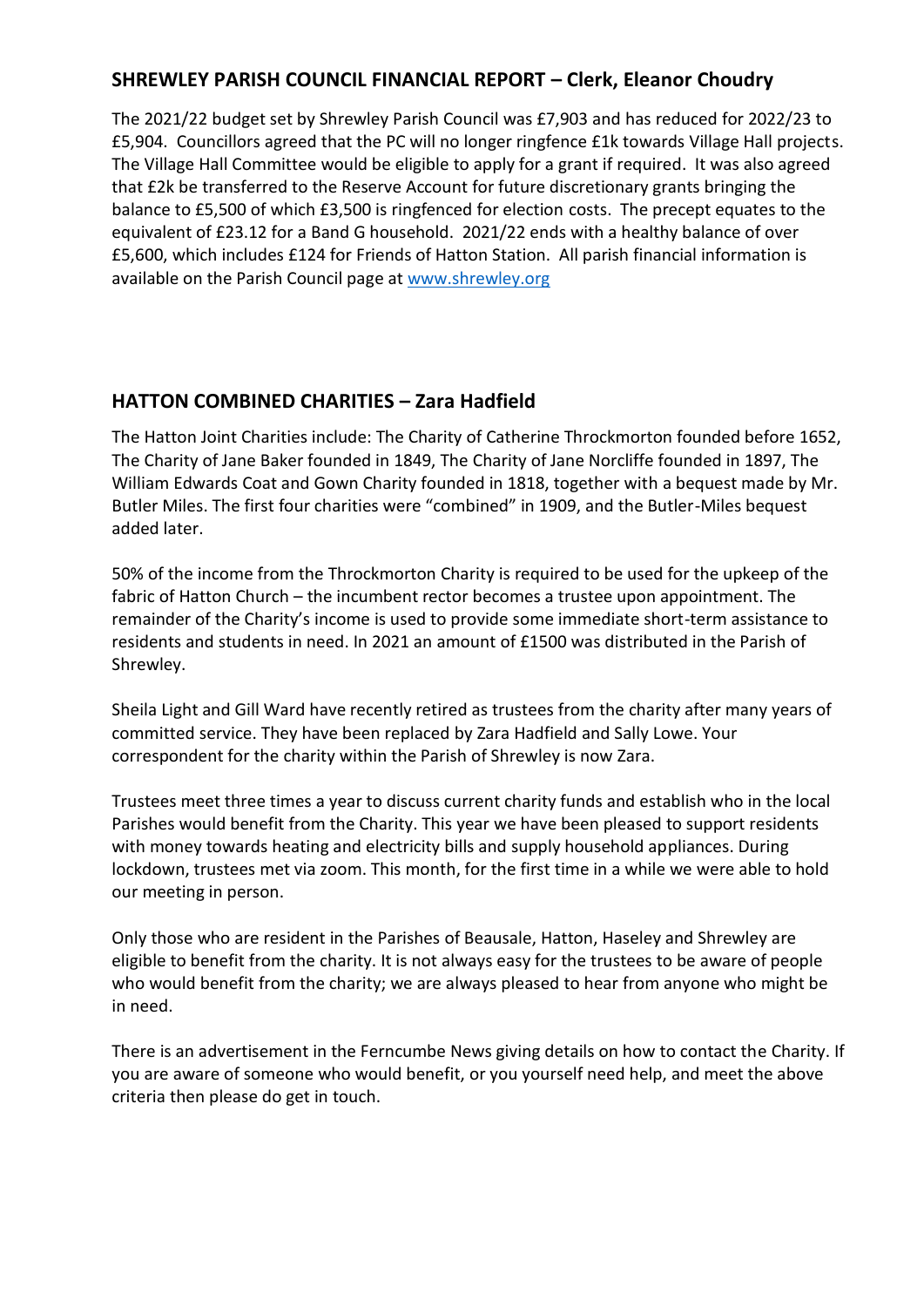## **THE CONNIE NEWTON TRUST – Robert Wesbury**

The Trust provides assistance for persons over the age of 45 who live or have lived within Shrewley and neighbouring parishes and are suffering financial hardship.

The Trust has made one grant of £2000 during the year.

After many years as a Trustee, Monica Sparks has resigned as a Trustee. Monica became a Trustee when the Trust was set up and her local knowledge and contacts in the community have been invaluable to the Trust.

If you feel that there is someone who could benefit, please contact a local Trustee in confidence (Norman Winnett, Sylvia Green, Kemble Everitt or Robert Wesbury). Their contact details are available on the Parish notice boards and on the Parish website [www.shrewley.org.](http://www.shrewley.org/)

#### **SHREWLEY WOMENS INSTITUTE – Beverley Baker**

It has been a very different time for Shrewley WI like other organisations, due to the Covid 19 pandemic. Our last live meeting pre Covid was in the village hall in March 2020 when the ladies made spring bonnets, so an entertaining happy afternoon.

We did manage to meet as two groups in September hosted by The Durham Ox when our members were able to mix and chat. From then until July 2021 we kept in contact via our newsletters and Zoom meetings. We had family members and "volunteers" speaking or demonstrating: plant care, aromatherapy massage, cookery demonstrations & reflexology and a splendid presentation about how set designs for television are produced.

In July when Covid restrictions allowed, our members came to the village hall for a cream tea prepared by the committee, followed then at the beginning of August with a lunch and speaker. Our first "normal" meeting was on  $2^{nd}$  of September when we were entertained by Maggy Farmer who talked about the "Queens of Country Music" interspersed with her singing songs from the eras.

On 16<sup>th</sup> September, which coincidentally was the Wi's 106<sup>th</sup> birthday, we had a coach trip to Sudeley Castle with a stop at Broadway for coffee and shopping.

We met monthly then with speakers and celebrated Christmas with Cathy Morris singing, but had to Zoom in January due to Covid again. Hopefully we are back on track with our meetings now. We are supporting Warwickshire Refuges during 2022 with fundraising and collections of foods, toiletries, cakes and "pretty pants".

## **LITTLE SHREWLEY TELEPHONE KIOSK – Linda Wesbury**

Since the purchase of the Little Shrewley telephone box by the Parish Council in 2017, this remains a focal point in Little Shrewley, maintained by local residents. It was decorated for Christmas and the next objective is for the box to be repainted, hopefully this summer.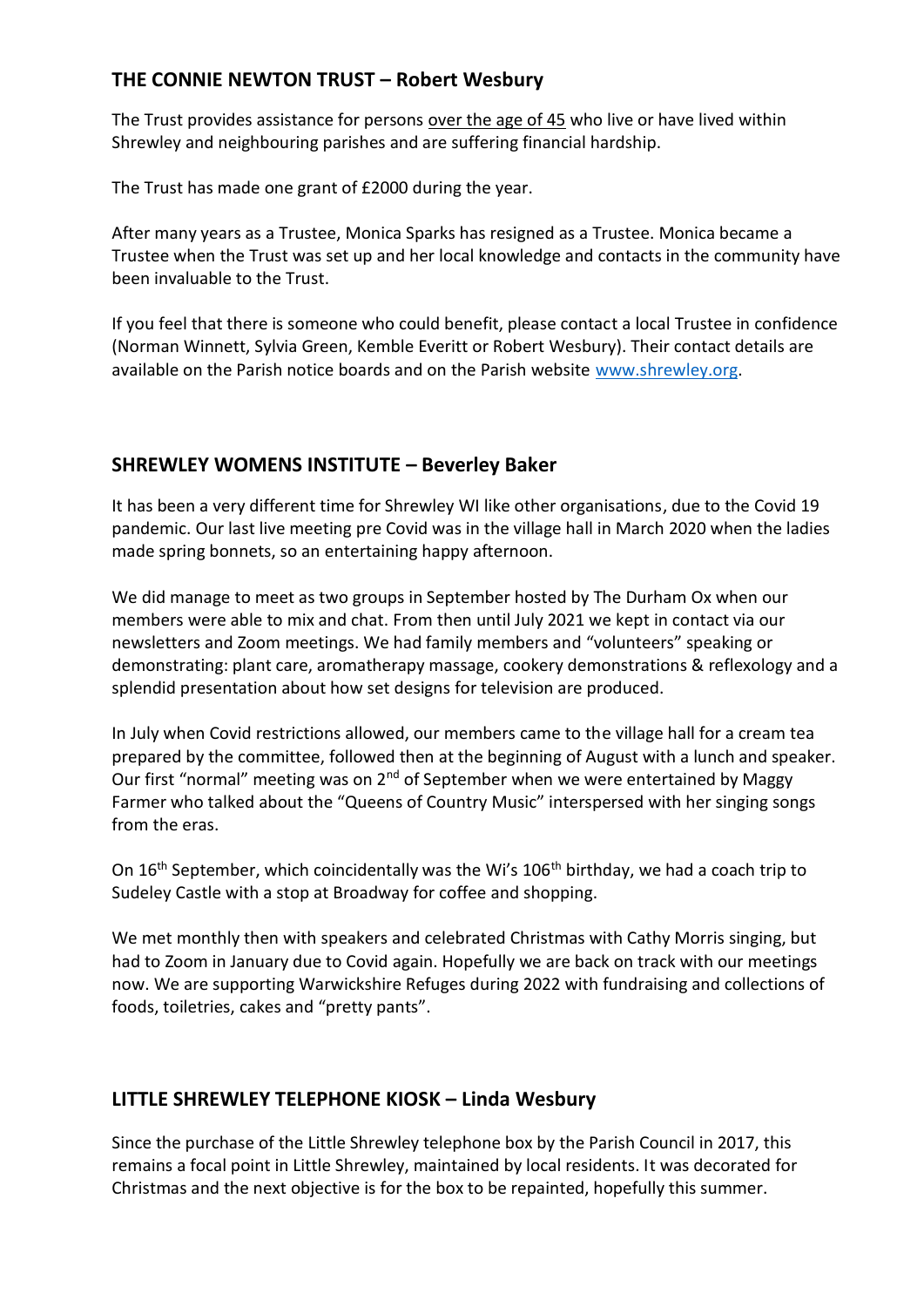## **SHREWLEY & DISTRICT GARDEN SOCIETY – Juanita Bolster**

January to March 2019 was a lovely start to the year with three super Speakers, then Lockdown hit us all. In June 2020, we were allowed to meet outside and felt sufficiently confident to hold our annual Garden Party. We were grateful to Jean Dance for offering her beautiful garden for the purpose. 43 Members attended and all agreed it was wonderful to meet up again after so long.

Although a few clubs were starting to reconvene, the Chairman and Committee agreed to put off our meetings in The Village Hall until October which was our 27<sup>th</sup> Anniversary of the Garden Society and we commissioned a beautiful decorated cake. We had a speaker for November then our AGM and Christmas Party in December. Carol Tudor-Evans as Chairman and the Members of the Committee were all happy to be re-elected. Many thanks to all.

However, attendance was low during these months, so the meetings were held off until February, when people were feeling a little more confident about venturing out. We then met at Hatton Church where Rosemary Mitchell gave us an excellent and passionate talk on snowdrops, especially those found around the grounds of the Church.

In March we finally were back in the Village Hall, and attendance has picked up a little. We had a super Speaker Alison Foster aka The Garden Chemist. Alison talked about poisonous plants and wicked weeds, combining beautiful plant photographs with the chemical molecules, explaining exactly how our skin, digestive system and lungs are affected by the plants toxic chemicals. We have a delightful local visit to the garden of Artist Kay Elliott booked for May and have organised a coach trip to RHS Garden Bridgewater for end of June, with wonderful Speaker Jack Willgoss talking about Late Summer Gardens and of course, our Garden Party in July.

Many thanks must go to our hard-working committee, with Carol Tudor-Evans at the helm, Herbert Andrews as Treasurer and Juanita Bolster as Secretary. Also, much gratitude goes to Jan Belcher, Sheila Clarke, Sylvia Green and Val Whitaker.

We would welcome visitors to pop in and listen to any of the talks, or come along on our visits and coach trips. All will be warmly welcomed.

#### **FERNCUMBE YOUTH CLUB – David Dyke**

Like many organisations 2021 has been very challenging due to Covid 19 which has resulted in the Youth Club being closed for long periods.

We have been able to maintain a virtual youth club for 2 hours on a Wednesday with many members benefitting from the social contact which in turn has helped and benefitted our members keeping them connected and also maintaining a sense of community during this very challenging time.

Recently we have been able to welcome the members back physically for interaction, fun, games and tuck shop treats. We are really looking forward to the year ahead.

We really appreciate the support and funding of all the local parish councils and charities as this makes a vital difference to the running of the Youth club.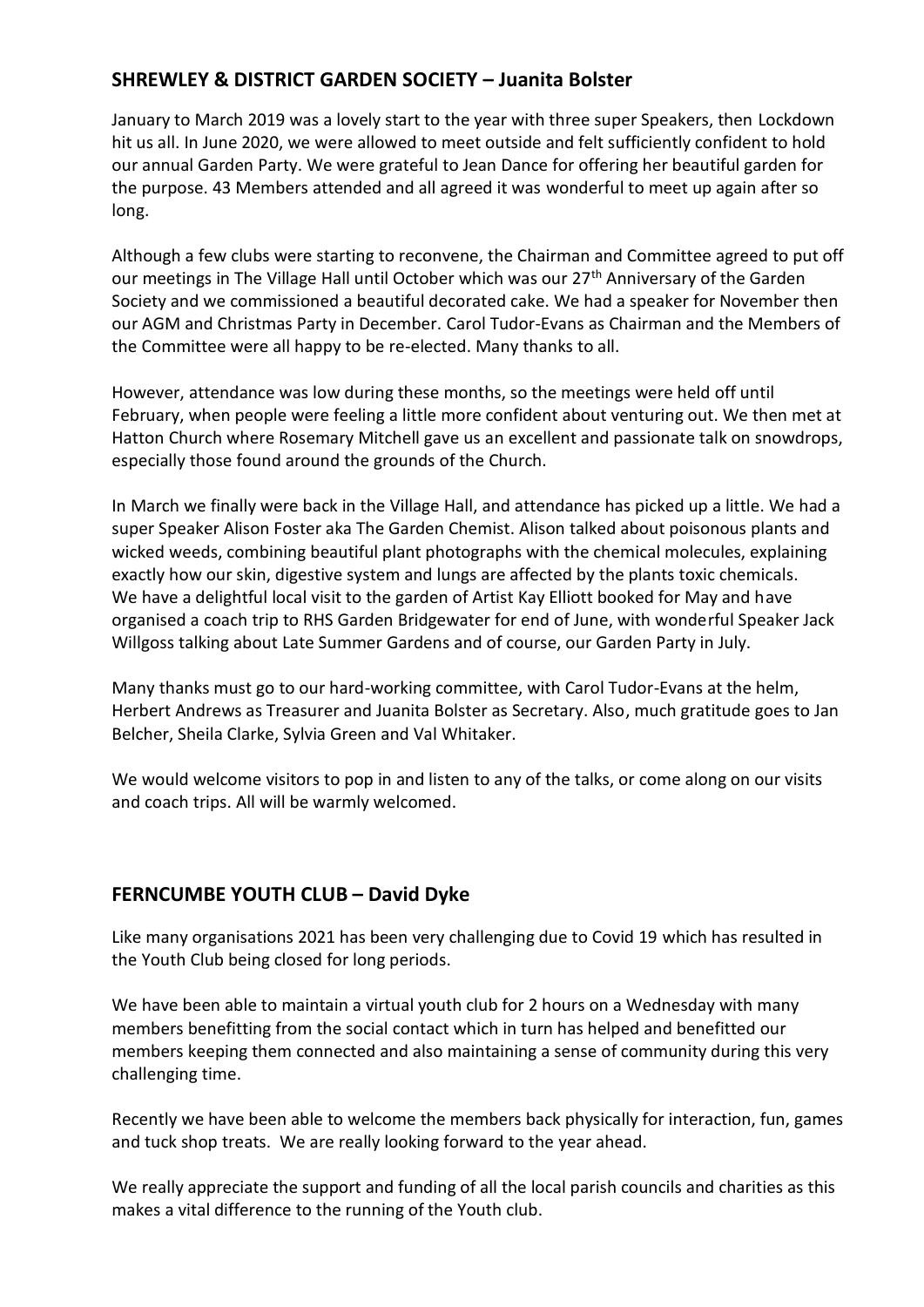#### **VILLAGE HALL - David Lawrie**

The hall was closed except for Children's tuition (when permitted) during the pandemic, but it was regularly and carefully maintained so that it would be ready for resumption of normal social activities as soon as the law allowed.

Shrewley Parish Parents were very successful in amassing the funds needed to construct the children's play area on the field at the back of the hall; they got it ready for use by June last year, and it has been well patronised since it opened.

The Hall finances have benefited from a number of Government grants during the pandemic aimed at helping village halls to be ready to continue their service to the community when pandemic restrictions allowed. The earliest user of the hall as pandemic restrictions eased was the children's tuition group. Shrewley W.I. then began to use the hall in a restricted manner, but the Social Club could not use it until October last year, and that was with slightly restricted social contact.

The Hall's water supplier misused their direct debit facility last year to take over £31,000 from the hall's accounts because of a misread meter reading. The matter was resolved when the meter was found to be faulty and replaced, but the dispute lasted several weeks, threatening financial collapse. We had another financial scare last year when a grant awarded by the Parish Council was siphoned off by a cybercriminal, and noticed too late for the bank to compensate.

Thanks to some of the Treasury pandemic funding, the interior of the hall was redecorated. It is several years since the local community joined together to paint the hall after the rear extension was completed, and the results have been appreciated.

Comparing the Hall's facilities with neighbouring premises, the Committee is looking at the possible replacement of the hall with a building which will comply with current environmental standards into the future and provide facilities to match our neighbours.

An informal local group has been formed to use our telephone kiosk as a lending library and exchange similar to the one in Hatton Station. To this end, the Village Hall provided the paint and materials for the group to restore the kiosk, and constructed some internal shelving. The facility was formally opened on  $8<sup>th</sup>$  September, on the occasion of Mrs. Jeane Holland's hundredth birthday.

As evidence of the success of the new kiosk library, a user left the following note in the kiosk: "*Thank you for this wonderful community space. I've really loved visiting and have found some excellent books to read here. Likewise, I've left a few for others. I hope they are enjoyed as much as I have enjoyed visiting. Until the next time….."*

The first post-Pandemic major event was an ABBA retrospective concert organised by the W.I. on  $27<sup>th</sup>$  November, which was a huge success. This was followed by the Hall's Christmas Craft Fayre in December. The Social Club has resumed its programme of live shows and movies, the most recent event being the Jazz concert planned for Friday 18<sup>th</sup> March. There will be a Movie Night on 1<sup>st</sup> April, a Quiz Night on  $6<sup>th</sup>$  May, another movie night on 13<sup>th</sup> May, and of course a Platinum Jubilee event on  $3<sup>rd</sup>$  June with a pig roast and a Barn Dance.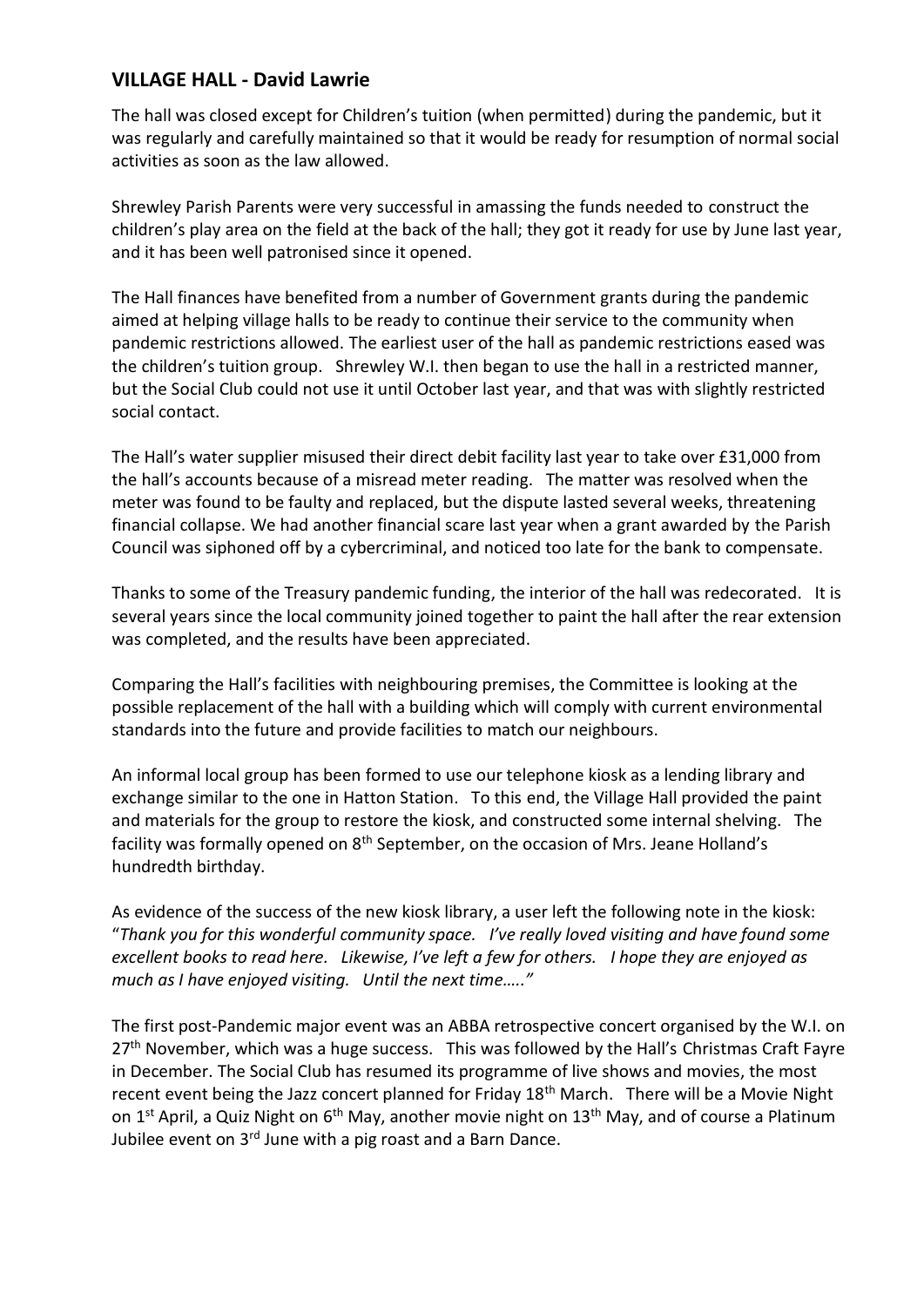## **NEIGHBOURHOOD WATCH – Rachel Hoult**



**The joint Hatton Station and Shrewley Neighbourhood Watch is a voluntary organisation committed to working with residents and family, friends, and neighbours, to provide information and coordination in support of a safe and secure environment for individuals and communities within the area** 

We work closely with the Parish Council, the local Warwickshire Rural West Police Team, and sister schemes in neighbouring village communities to focus on reducing crime and anti-social behaviour and advising on practical ways to improve our protection and safety for greater security in our homes and communities.

Our local NW scheme is active and has seen small changes in membership, mainly driven by the addition of new residents to the area. The Local Organiser (Rachel Hoult) and a small band of Co-ordinators are spread around the two main villages and nearby areas. Their role is to provide points of contact for communication with the NW scheme and our Police contacts – ensuring new residents moving into the area are invited to join, disseminating information about crimes which have taken place in the area, and focusing on matters of crime prevention. The past year has been challenging with the Covid situation, but hopefully in this next year we will be able to be more actively visible within the community.

The main change this past year has been the retirement of the local Police NW co-ordinator Paul Coleman. His role has not specifically been replaced, however ongoing comms are still received from Warwickshire Police in the form of regular alerts. Both nationally and locally, the Police are using email and new technology to establish a wider and more inclusive support network, to collectively meet emerging challenges such as 'County Lines' activity and urban crime spreading into soft rural areas. Fraud and crime alerts, and practical support information about crime prevention will continue to be distributed regularly, to keep everyone aware of current issues like internet scams and telephone-based fraud, burglary, car crime and thefts from sheds and outbuildings, so we can all take action to help ourselves and our neighbours to avoid becoming victims!

#### **Join our Neighbourhood Watch and Be Informed!**

To get yourself on the distribution for email crime and fraud alerts, please contact your NW Local Organiser – email[: rachelhoult7@gmail.com](mailto:rachelhoult7@gmail.com) - including your postcode and house number so we can put you in touch with your local NW Coordinator, and to ensure you receive the appropriate crime alerts for your location.